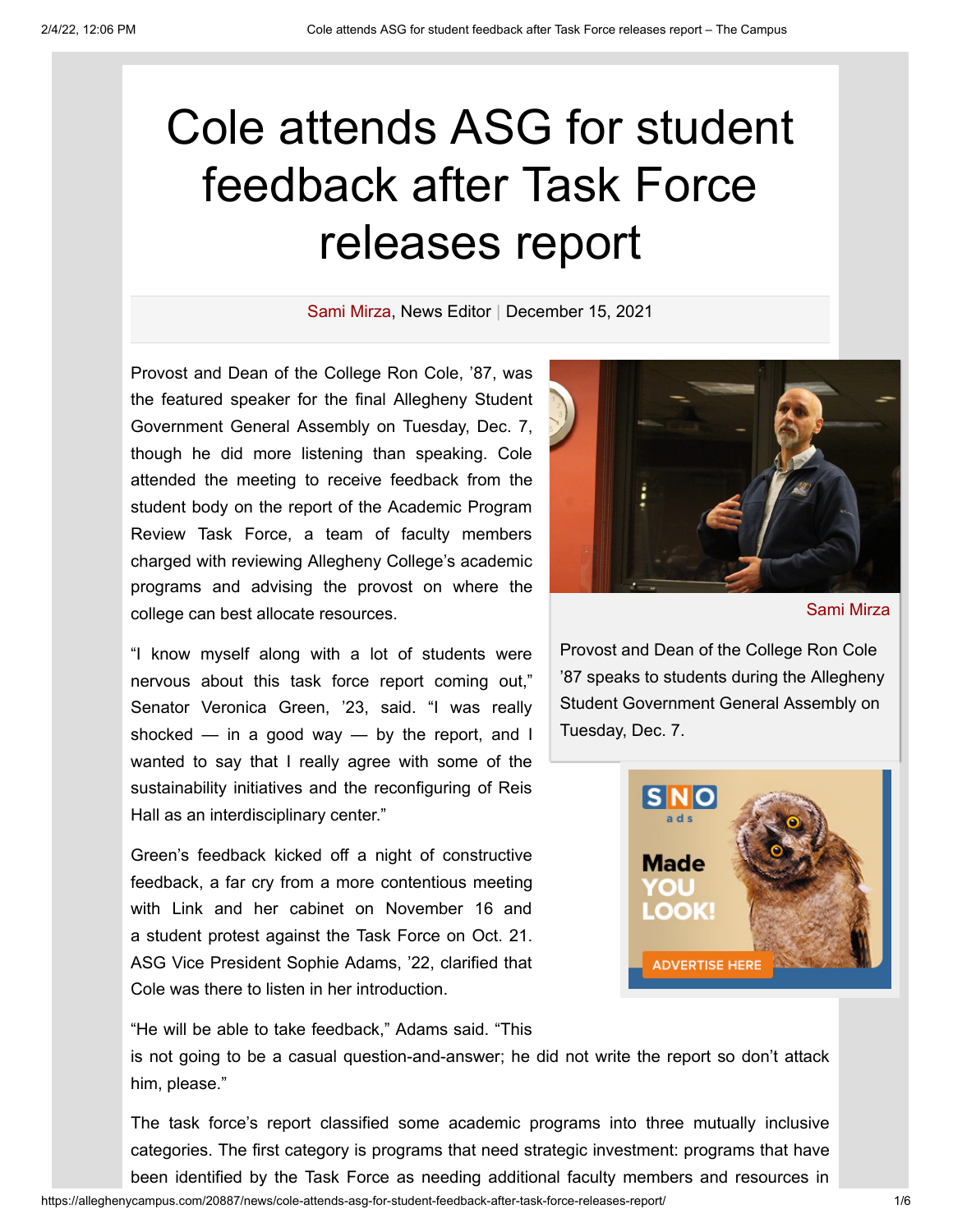order to bolster the program. The second group is programs that need reconfiguration: these programs are recommended to be split up or somehow adjusted. The third category included programs with "challenges for sustainability;" the Task Force "(suggests) options for these programs to adapt to the changing academic landscape, but the status quo is not sustainable." A fourth category of programs to be "maintained" was created for programs not included in the first three groups that the report does not recommend action at this time.

The third category of programs that face challenges for sustainability, received the most attention throughout the night. For example, in the same comment that she noted her positive response to the report, Green pointed to programs that the report identified as "unsustainable."

"The only thing I really had concern about was the Energy and Society minor, as that is a fairly new program," Green said. "I understand the reasoning because I read through it, it's just that especially if we're going to be questioning the long-term sustainability of Geology, that the Energy and Society minor has a little more leeway."

In response, Cole read back what he got from Green's feedback.

"Maintaining (Energy and Society) provides some essence of maintaining some of the interest in Geology and gives that program a chance to develop," Cole said. "I hear that, and that's the type of feedback or input that would help me right now."

Senator Joe Leszcynski, '25, also expressed support for the Energy and Society program.

"I find it disheartening that Energy and Society is on the chopping block even though, as you noted, it's sort of tied into Geology and Environmental Science and Sustainability," Leszcynski said.

Cole replied by reminding the body that programs with challenges to their sustainability were not necessarily going to be immediately eliminated.

"I would ask a favor: those programs listed under 'challenges to sustain' — I don't want to equate that necessarily to a chopping block," Cole said.

Geology also received support. Senator Clarissa Miller, '24, noted that the program still has a lot of environmental science applications.

"I came to this school for the Environmental Science program, and I have found, through taking courses here, that for me, Geology was a more direct path to working with oil and gas companies that work with overall environmental science problems," Miller said. "It has more options in workplaces, it's a more specific major, and having options for both a bachelor's of arts and science in that department really shows the variety that the department can offer."

Another program that received support was Religious Studies.

"I would like to acknowledge that I fall into a category of students that is quite small in terms of the program that I'm interested in," June Gromis, '25, said. "I'd just like to make an appeal on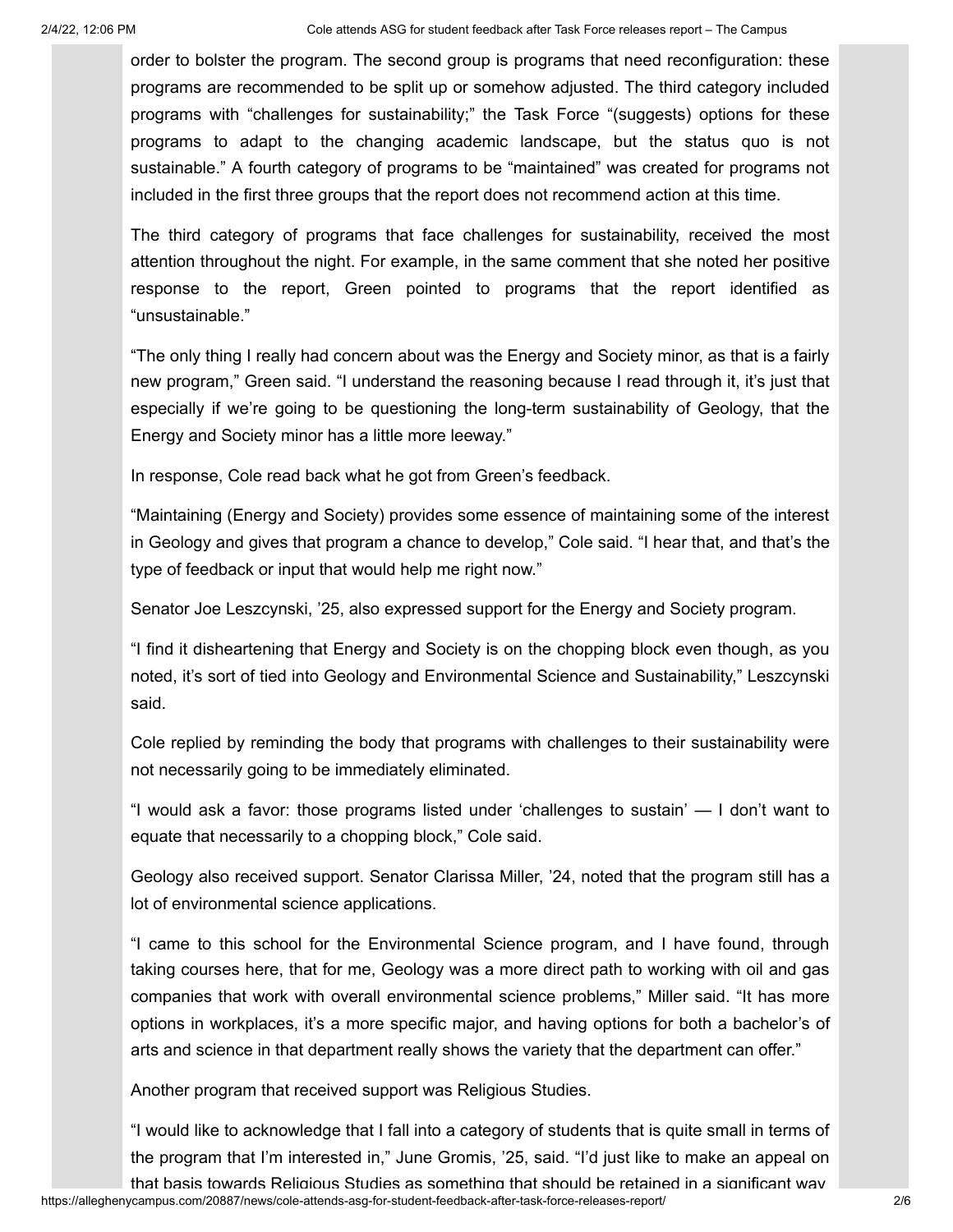Just because of the college's history, especially as a Methodist institution, and I think a lot of the connections that religion makes within a social context is rooted in religious life, but also in an academic context."

However, the report notes that Religious Studies has struggled to attract and maintain majors, citing specifically that the program has graduated an average of just over two majors a year since 2016.

"Majors at Allegheny are impactful for a number of reasons — in terms of staffing, because of the required senior project," Cole said. "Perhaps if it wasn't for the senior project, we would put less weight on, for example, major or minor labels and look more at enrollment overall."

One student, Piper Martinez, '24, suggested that a program that retained the character of Religious Studies could be created in a more sustainable fashion.

"I would like to propose the idea that — if Religious Studies is not a major — potentially trying to replace it with a major that can be sustained by multiple different programs already in effect, that has the same feel of Religious Studies," Martinez said. "Religious Studies definitely introduces you into having different thought processes and, honestly, every single Religious Studies course that I've taken has been the most challenging for me just because it actually makes me think and actually challenge my points of view, which I think is a very critical point of Allegheny College's goal.

Even if a major or minor is removed from Allegheny's curriculum, students currently declared in that program will still graduate through what Cole called "teach out."

"I've been careful to say that students who have declared in a particular program we would work with to try and help with the teach out," Cole said.

Though he did not guarantee a "teach out" option for undeclared students, Cole did say that some opportunities may exist for currently undeclared students to still complete a program that is being reduced.

"Let's work on a one-to-one basis for students that might fall into that category," Cole said. "It might be that, no, we can't do that. Or, there might be other pathways to support that student's interest, or maybe there's a way to continue that major as a self-declared (major). It's hard to say without the specifics, but I'm trying to give you the sense of the options that I'm hoping are available."

Overall, Adams thought that the meeting went well, particularly given previous assemblies attended by the administration

"I'm really pleased with the students — their composure was good," Adams said. "I thought that people were respectful of each other, and we held it together really well."

Adams also acknowledged that the meeting came together on relatively short notice, with ASG announcing only that day via social media that Cole would be attending the assembly.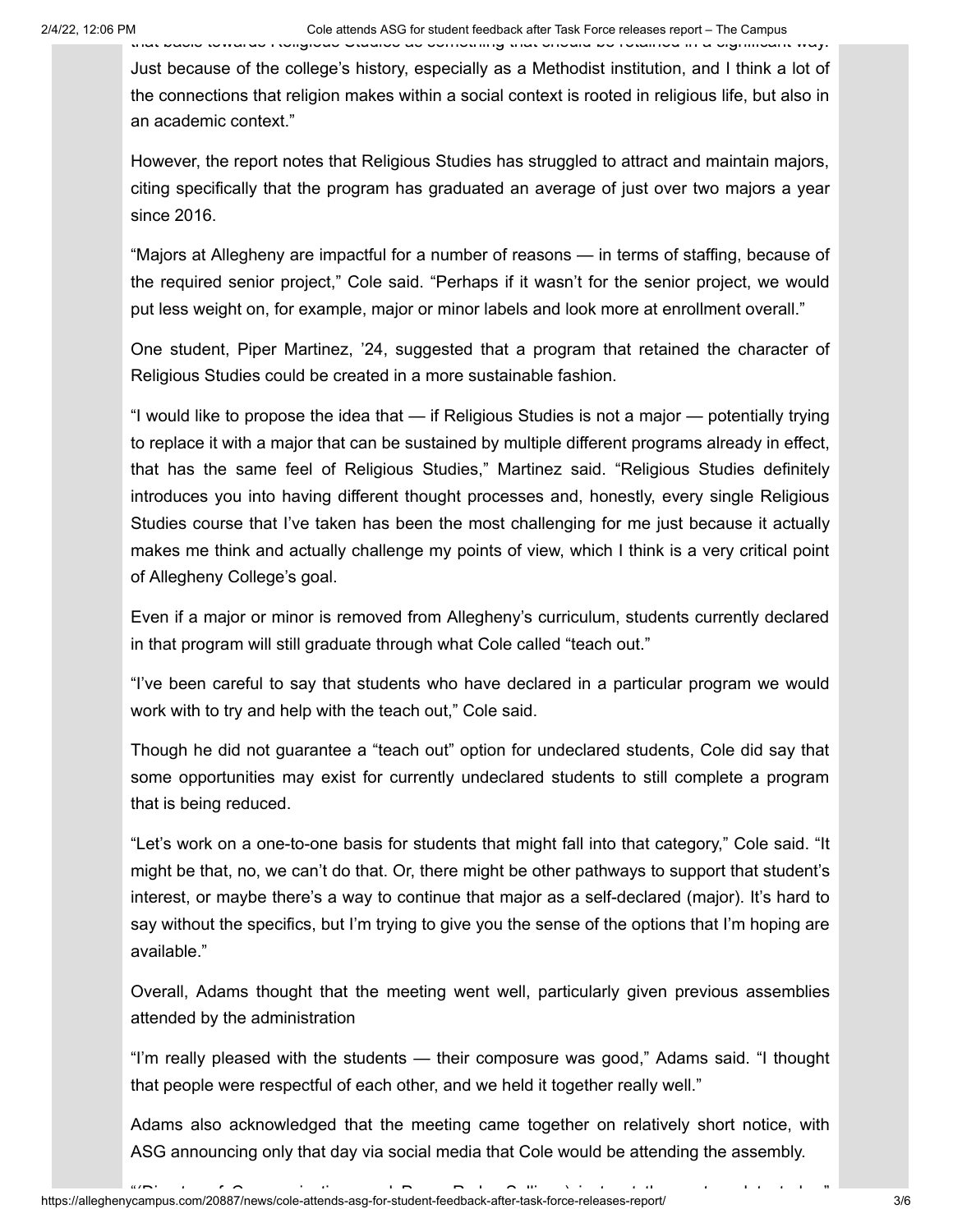2/4/22, 12:06 PM Cole attends ASG for student feedback after Task Force releases report – The Campus

"(Director of Communications and Press Ryder Sullivan) just got the post up late today," Adams said. "Obviously we'd like to give more notice; it's something we've been working on with our Instagram to communicate more. That's on us."

However, in a Nov. 19 email to the campus community, Cole informed the campus community in advance that the Task Force would be releasing the report on December 6. In that same email, he wrote that he would be attending the December 7 ASG General Assembly.

After the meeting, during his weekly office hours in the Campus Center, Cole suggested that part of the reason the campus community is grappling so hard with the program review is the psychological weight of adjusting how things are done.

"There's sorrow with loss," Cole said. "If we stop doing something — anything — there's a sense of loss around that. That, psychologically, is an important thing for me and others to recognize."

Cole said that whenever change occurs, those affected try to deny that the change is necessary and try to resist it, before accepting that the change is needed and working with it.

"I believe we've gone through the denial, past some resistance, and we're moving towards acceptance," Cole said. "In that place, that's the space where I believe Allegheny can make its best decisions that include broad input to move forward. We need to move forward in the best ways possible. That doesn't mean everybody's going to be happy about the outcomes, but it's the best way possible given the parameters we're working with now."

AC Unite, the group of students organized in opposition to the Task Force and planned program reductions, released a petition on Change.org the day that the report was released. The petition calls for, among other things, "the preservation of all offered majors, minors, and other degrees as of the Fall 2021 semester." No such feedback was provided at the General Assembly, and AC Unite did not reply to multiple requests for comment.

According to his presentation, Cole will use the feedback from the General Assembly, as well as feedback from the Faculty Council, to prepare an Academic Program and Faculty Staffing Plan. This plan will be submitted to President Link in mid-January for review; once Link reviews it, the plan will be submitted to the Board of Trustees for their review and final vote. Cole expects the final plan to be presented to the college community in mid-February